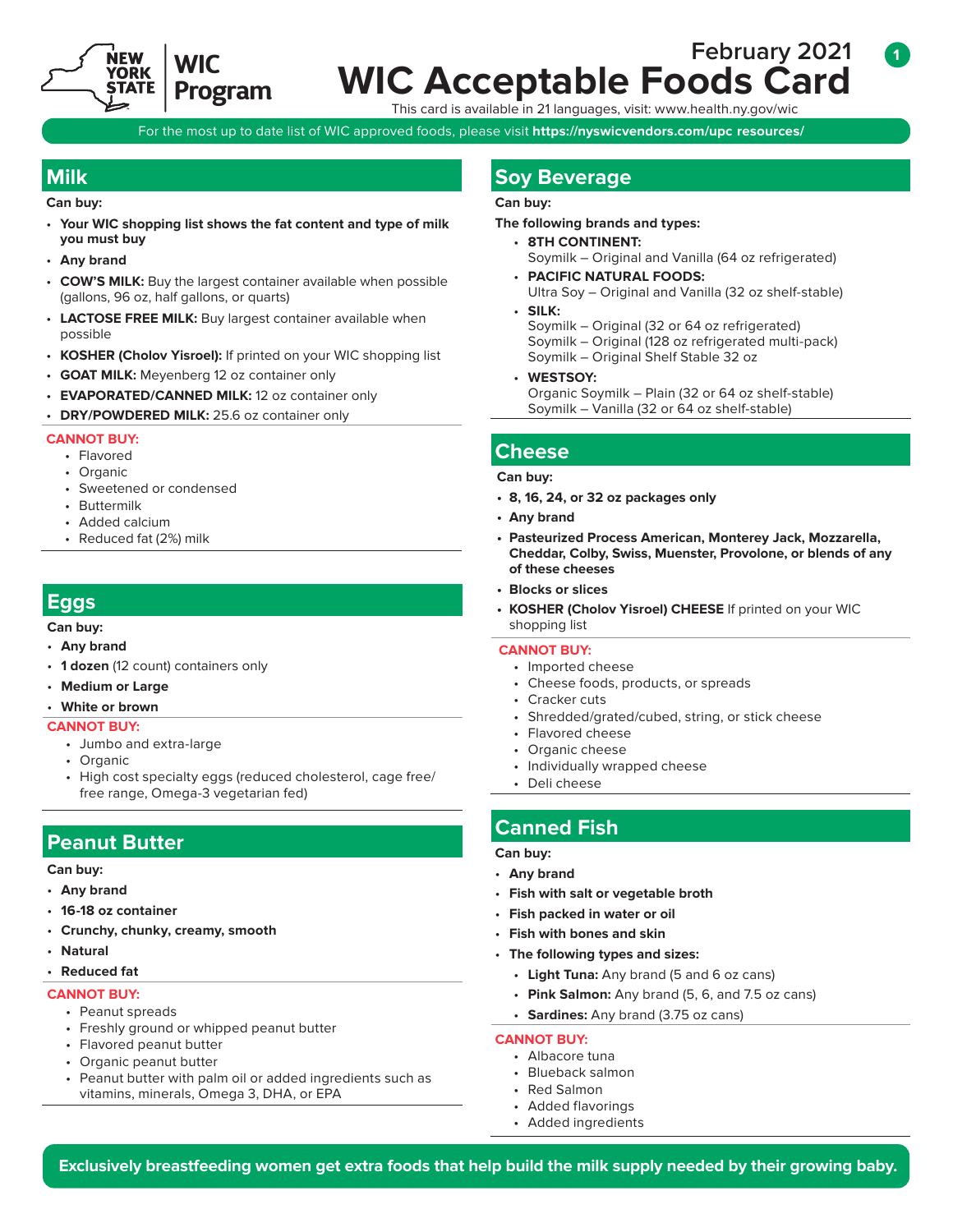## **Yogurt**

- **The fat content listed on your shopping list**
- **32 oz containers**
- **The following brands and types:** 
	- **Annie's:** Homegrown Organic Whole Plain Yogurt
	- **Arz:** Original Whole Fat Plain Yogurt
	- **Avenue A:** Nonfat Plain Greek Yogurt, Nonfat Vanilla Greek Yogurt
	- **Axelrod:** Lowfat Plain Yogurt, Nonfat Plain Yogurt, Whole Plain Yogurt
	- **Baroody:** Plain Yogurt
	- **Best Yet:** Lowfat Plain Yogurt, Nonfat Plain Greek Yogurt, Nonfat Plain Yogurt
	- **Brown Cow:** Cream On Top Whole Fat Plain Yogurt, Lowfat Plain Yogurt, Nonfat Plain Yogurt, Whole Milk Vanilla Yogurt
	- **Butterworks Farm:** Nonfat Plain Yogurt, Whole Fat Plain Yogurt
	- **Byrne Hollow:** Lowfat Plain Greek Yogurt
	- **Cabot:** 2% Lowfat Plain Yogurt, Nonfat Plain Yogurt, Whole Fat Plain Yogurt
	- **Chobani:** 2% LowFat Plain Greek Yogurt, Nonfat Plain Greek Yogurt, Nonfat Vanilla Greek Yogurt, Whole Fat Plain Greek Yogurt
	- **Coburn Farms:** Lowfat Plain Yogurt, Nonfat Plain Greek Yogurt
	- **Cowbella:** Nonfat Plain Yogurt
	- **Cream O'Land:** Lowfat Plain Yogurt
	- **Crowley:** Lowfat Plain Yogurt
	- **Dannon:** 1.5% Lowfat Plain Yogurt, Nonfat Plain Greek Yogurt, Nonfat Plain Yogurt, Whole Fat Plain Yogurt
	- **Desi Natural Dahi:** Lowfat Plain Yogurt, Nonfat Plain Yogurt, Whole Fat Plain Yogurt
	- **Essential Everyday:** Lowfat Plain Yogurt, Nonfat Plain Greek Yogurt, Nonfat Plain Yogurt,Nonfat Strawberry Greek Yogurt, Nonfat Vanilla Greek Yogurt, Whole Plain Greek Yogurt, Whole Plain Yogurt
	- **Esti:** Whole Plain Greek Yogurt
	- **Farmland:** Dahi Whole Fat Plain Yogurt
	- **Fit and Active:** Nonfat Plain Yogurt
	- **Food Club:** Lowfat Plain Yogurt, Nonfat Plain Greek Yogurt, Nonfat Plain Yogurt
	- **Food Lion:** Nonfat Plain Yogurt
	- **Foodtown:** Lowfat Plain Yogurt, Nonfat Plain Greek Yogurt, Nonfat Plain Yogurt, Nonfat Vanilla Greek Yogurt, Whole Fat Plain Yogurt
	- **Freedom Hill Farm:** Plain Yogurt
	- **Fresh Made:** Lowfat Plain Yogurt
	- **Friendship:** Lowfat Plain Yogurt
	- **Gopi:** Indian Style Lowfat Plain Yogurt, Indian Style Nonfat Plain Yogurt, Indian Style Whole Fat Plain Yogurt
	- **Great Value:** Nonfat Plain Greek Yogurt, Nonfat Plain Yogurt, Organic Lowfat Yogurt, Whole Fat Plain Greek Yogurt
	- **Greek Gods:** Lowfat Plain Greek Yogurt
	- **Green Mountain Creamery:** Nonfat Plain Greek Yogurt, Nonfat Plain Yogurt, Plain Greek Yogurt, Whole Plain Yogurt
	- **Greenway:** Whole Fat Plain Yogurt
	- **Guru:** Whole Milk Plain Yogurt
	- **Hammond Dairy:** Whole Fat Plain Yogurt
	- **Hannaford:** Lowfat Plain Yogurt, Nonfat Plain Greek Yogurt, Nonfat Plain Yogurt, Nonfat Strawberry Greek Yogurt, Nonfat Vanilla Greek Yogurt, Whole Plain Greek Yogurt, Whole Vanilla Greek Yogurt
- **Hawthorne Valley:** Whole Fat Plain Yogurt
- **Horizon:** Nonfat Plain Yogurt, Organic Nonfat Plain Yogurt, Organic Whole Fat Plain Yogurt
- **Ithaca:** Whole Fat Plain Yogurt
- **Key Foods:** Lowfat Plain Yogurt, Nonfat Plain Yogurt
- **Kingdom Creamery:** Whole Fat Plain Yogurt
- **Kirkland:** Nonfat Plain Greek Yogurt
- **La Yogurt:** Lowfat Plain Yogurt, Nonfat Plain Yogurt, Whole Fat Plain Yogurt
- **Lacto:** Plain Yogurt
- **Lala:** Lowfat Plain Yogurt
- **Lucerne Dairy:** Lowfat Plain Yogurt, Lowfat Strawberry Yogurt, Nonfat Plain Greek Yogurt, Nonfat Plain Yogurt, Whole Milk Yogurt
- **Maple Hill:** Organic Whole Plain Yogurt
- **Market Pantry:** Nonfat Plain Yogurt
- **Merve:** Plain Yogurt
- **Mountain High:** Lowfat Plain Yogurt, Nonfat Plain Yogurt, Original Whole Fat Plain Yogurt
- **My Essentials:** Lowfat Plain Yogurt, Nonfat Plain Yogurt
- **Nancy's:** Nonfat Plain Yogurt, Organic Lowfat Plain Yogurt, Organic Nonfat Plain Yogurt, Whole Plain Yogurt
- **Nature's Place:** Organic Nonfat Vanilla Greek Yogurt, Organic Whole Plain Greek Yogurt, Organic Whole Plain Yogurt
- **Nature's Promise:** Organic Nonfat Plain Greek Yogurt, Organic Nonfat Vanilla Greek Yogurt, Organic Lowfat Plain Yogurt, Organic Plain Greek Yogurt, Organic Whole Plain Greek Yogurt, Organic Whole Plain Yogurt
- **North Country Creamery:** Whole Plain Yogurt, Whole Vanilla Yogurt
- **Nostimo:** Nonfat Plain Greek Yogurt
- **O Organics:** Nonfat Plain Greek Yogurt, Nonfat Vanilla Greek Yogurt, Whole Milk Plain Yogurt
- **Oikos:** Nonfat Plain Greek Yogurt, Nonfat Plain Yogurt, Nonfat Vanilla Greek Yogurt, Whole Fat Plain Greek Yogurt
- **Open Nature:** 2% Plain Greek Yogurt, Nonfat Plain Greek Yogurt, Whole Fat Plain Greek Yogurt
- **Our Family:** Nonfat Plain Greek Yogurt, Nonfat Plain Yogurt
- **Penn Maid:** Nonfat Plain Yogurt
- **PICs:** Lowfat Plain Yogurt, Nonfat Plain Greek Yogurt, Nonfat Plain Yogurt, Nonfat Vanilla Greek Yogurt, Plain Greek Yogurt, Whole Fat Plain Yogurt, Whole Vanilla Greek Yogurt
- **Powerful:** Nonfat Plain Greek Yogurt, Whole Fat Plain Greek Yogurt
- **Price Rite:** Lowfat Plain Yogurt
- **Redwood Hill:** Plain Yogurt
- **Romis:** Lowfat Plain Yogurt, Whole Fat Plain Yogurt
- **Ronnybrook Farm Dairy:** Whole Fat Plain Yogurt
- **Seven Stars:** Organic Lowfat Plain Yogurt, Organic Whole Fat Plain Yogurt
- **ShopRite:** Lowfat Plain Yogurt, Nonfat Plain Greek Yogurt, Nonfat Plain Yogurt, Whole Plain Yogurt, Whole Plain Greek Yogurt
- **Shurfine:** Lowfat Plain Yogurt, Nonfat Plain Yogurt
- **Simply Balanced:** Nonfat Plain Greek Yogurt
- **Stonyfield Organic:** Creamy Lowfat Plain Yogurt, Nonfat Plain Greek Yogurt, Nonfat Plain Yogurt, Whole Milk French Vanilla Yogurt, Whole Milk Plain Yogurt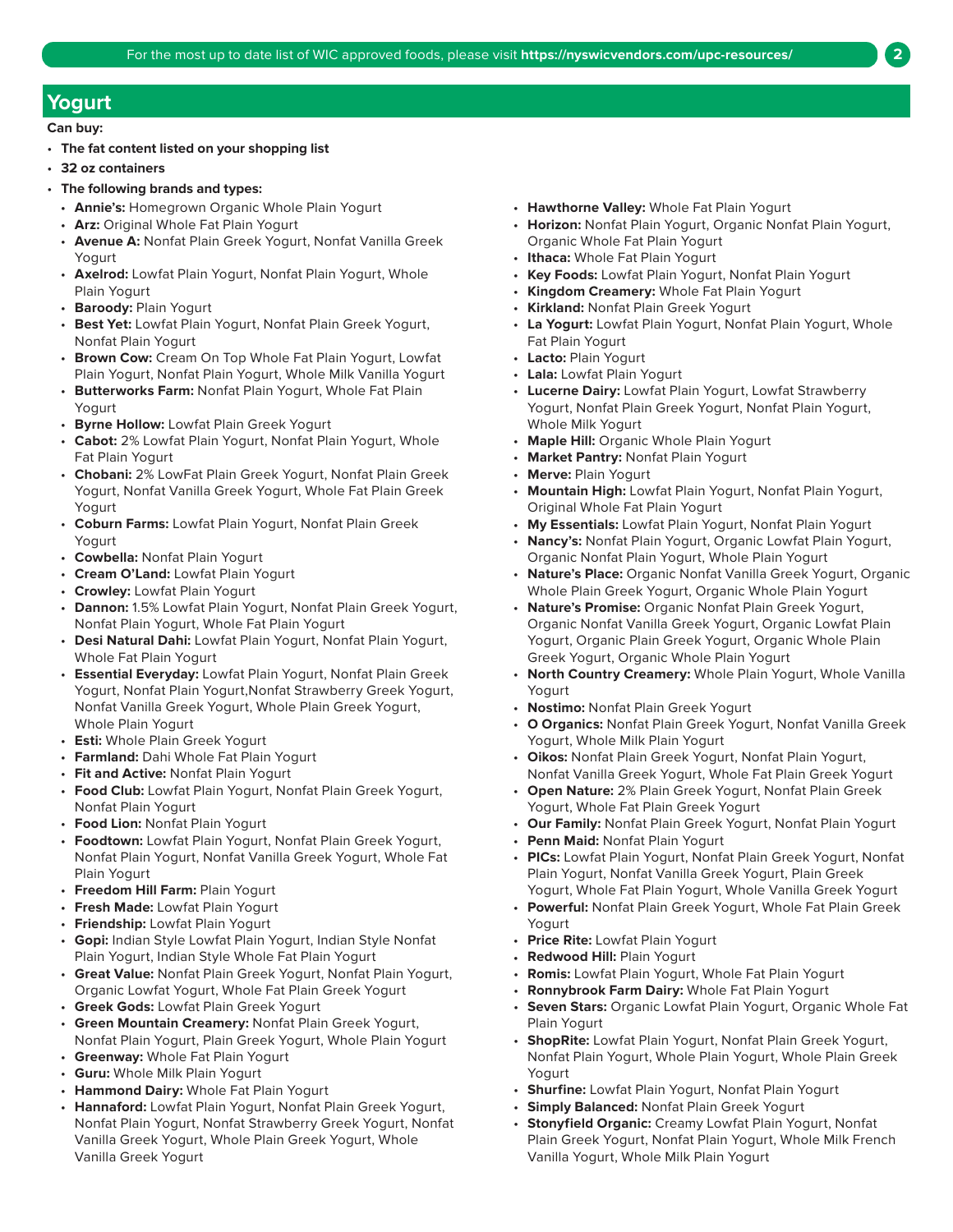## **Yogurt,** continued

**Can buy:** 

- **The fat content listed on your shopping list**
- **32 oz containers**
- **The following brands and types:** 
	- **Stop and Shop:** Nonfat Plain Greek Yogurt, Whole Fat Plain Greek Yogurt, Lowfat Plain Yogurt, Nonfat Plain Yogurt, Nonfat Vanilla Greek Yogurt, Whole Vanilla Greek Yogurt
	- **Super Associated:** Lowfat Plain Yogurt, Nonfat Plain Yogurt
	- **Taste of Inspirations:** Nonfat Plain Yogurt, Plain Greek Yogurt, Whole Milk Plain Yogurt
	- **Tillamook:** Lowfat Plain Yogurt
	- **Tops:** Lowfat Plain Yogurt, Nonfat Plain Greek Yogurt, Nonfat Plain Yogurt, Nonfat Vanilla Greek Yogurt, Whole Milk Plain Yogurt
	- **Traditional:** All Natural Dahi Yogurt
	- **Trimona:** Bulgarian Whole Fat Plain Yogurt
	- **Two Good:** Lowfat Plain Greek Yogurt, Lowfat Vanilla Greek Yogurt
	- **Upstate Farms:** Nonfat Plain Greek Yogurt
	- **Urban Meadow:** Nonfat Plain Yogurt, Lowfat Plain Yogurt • **Voskos:** Nonfat Plain Greek Yogurt
	-

#### **KOSHER (Cholov Yisroel) YOGURT** if printed on your shopping list.

#### **Can buy:**

- **32 oz containers**
- **The following brands and types:** 
	- **Gevina Farms:** Nonfat Plain Greek Yogurt
	- **J and J:** Nonfat Plain Yogurt
	- **Mehadrin:** Lowfat Plain Yogurt, Nonfat Plain Greek Yogurt
	- **Normans:** Lowfat Plain Greek Yogurt, Lowfat Vanilla Greek Yogurt, Nonfat Plain Greek

#### **CANNOT BUY:**

- Mix-in ingredients (granola/candy, etc.)
- Drinkable/squeezable
- Frozen yogurt
- Artificial sweeteners

## **Mature Beans, Peas, and Lentils Toful Profile Research Avenue Research Avenue Avenue Research Avenue Research**

#### **Can buy dry:**

- **Any brand**
- **1 lb. bag of mature beans, peas, and lentils**

#### **Can buy canned:**

- **Any brand**
- **15-16 oz can of mature beans, peas, lentils, plain refried beans, pigeon peas, and lima beans**

#### **CANNOT BUY:**

- Baked beans
- Pork and beans
- Added sugars, fats, lard, meat, or oils
- Green beans, green peas, snap beans, yellow beans, and wax beans may not be purchased with your "beans, peas, lentils, peanut butter benefit"; you may use your WIC Fruits and Vegetables Cash Value Benefit to purchase these types of foods

#### • **Wallaby:** Organic Whole Milk Plain Greek Yogurt, Organic Lowfat Plain Greek Yogurt, Organic Nonfat Plain Greek Yogurt, Organic Whole Milk Plain Yogurt

- **Wegmans:** Lowfat Plain Yogurt, Nonfat Plain Greek Yogurt, Nonfat Plain Yogurt, Organic Lowfat Blended Plain Super Yogurt, Organic Whole Plain Greek Yogurt, Probiotic Lowfat Plain Yogurt, Whole Fat Plain Greek Yogurt
- **Weis**: Nonfat Plain Greek Yogurt, Nonfat Vanilla Greek Yogurt, Probiotic Lowfat Plain Yogurt, Probiotic Nonfat Plain Yogurt, Whole Fat Plain Greek Yogurt, Whole Plain Probiotic Yogurt
- **White Mountain:** Bulgarian Nonfat Plain Yogurt
- **Wholesome Pantry:** Organic Whole Fat Plain Yogurt, Organic Lowfat Plain Yogurt
- **Yoplait:** Less Sugar Strawberry and Strawberry Banana Yogurt 4 oz 8 pack (32 oz total), Nonfat Plain Yogurt

- **8, 10, 14, 16 oz packages**
- **The following brands and types:** 
	- **Azumaya:** Silken, Firm, Extra Firm
	- **Franklin Farms:** Soft, Medium Firm, Firm, Extra Firm
	- **Heiwa**
	- **House Foods:** Organic Firm, Organic Medium Firm, Organic Soft, Premium Extra Firm, Premium Firm, Premium Medium Firm, Premium Soft
	- **Nasoya:** Organic Cubed Super Firm, Organic Extra Firm, Organic Firm, Organic Lite Firm, Organic Silken, Organic Super Firm, Soft
	- **Natures Promise:** Organic Firm
	- **O Organics:** Extra Firm, Firm, Silken, Super Firm Sprouted
	- **San Su:** Extra Firm, Firm, Soft
	- **Wegmans:** Organic Firm
	- **Woodstock:** Organic Extra Firm, Organic Firm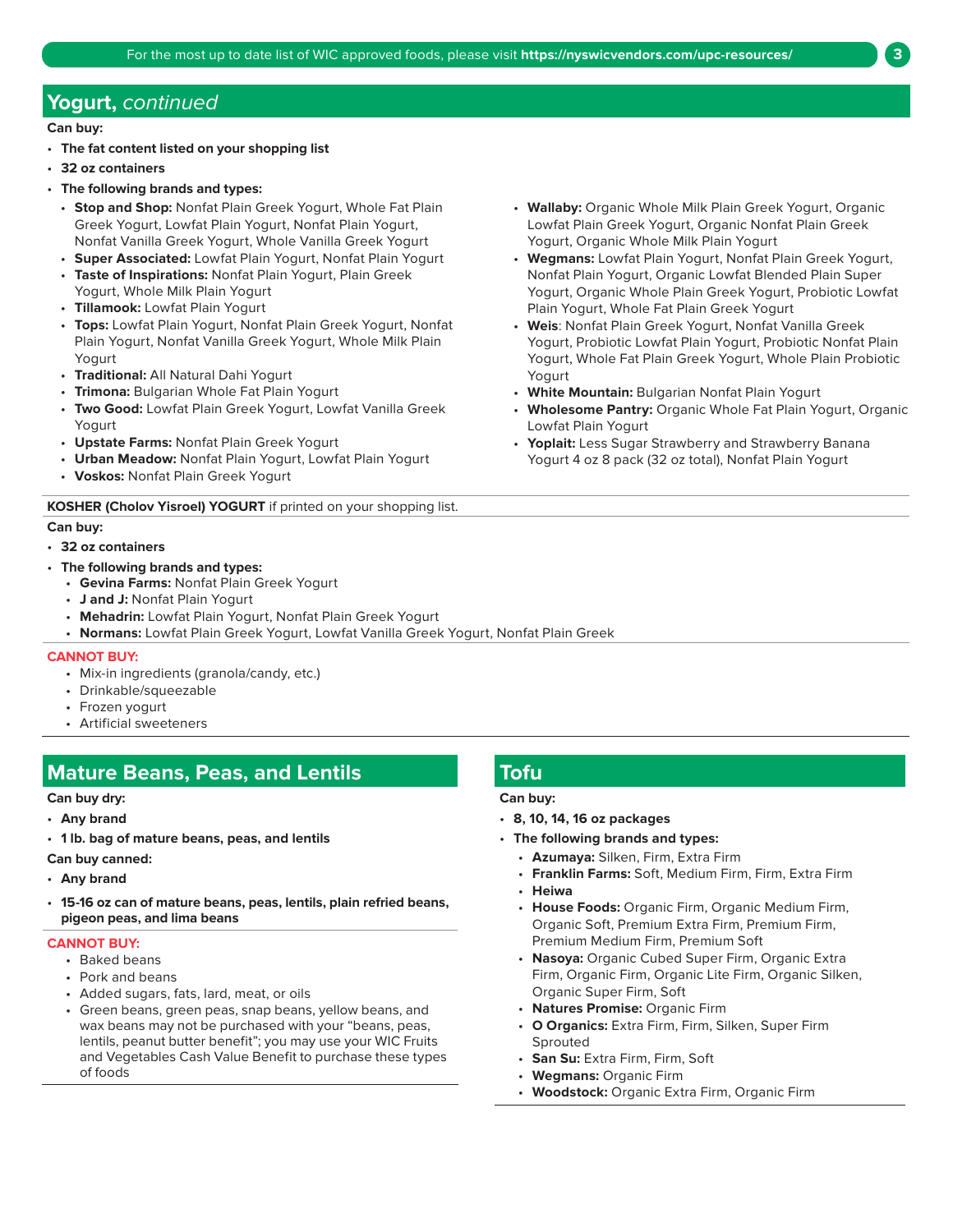## **Baby Food – Vegetables and Fruits Baby Food – Meats**

#### **Can buy:**

- **4 oz containers:** 
	- 2 oz 2 packs (total 4 oz) of baby food counts as 1 container
	- 4 oz 2 packs (total 8 oz) of baby food counts as 2 containers
- **Organic**
- **Any single fruit or vegetable**
- **Any combination of different vegetables and fruits**
- **The following brands:** 
	- Beech Nut, Gerber, Earth's Best, Happy Baby, Nature's Promise, Once Upon A Farm, Tippy Toes, Wild Harvest
- **Kosher (Cholov Yisroel):** First Choice

#### **CANNOT BUY:**

- Pouches
- Mixtures including non-fruit or non-vegetable ingredients such as meat, yogurt, rice, noodles

**Can buy:** 

- **2.5 oz containers**
- **Organic**
- **Any meat with broth or gravy**
- **The following brands:** Beech Nut, Earth's Best, Gerber

### **Infant Cereal**

**Can buy:** 

- **Gerber:** Cereal for Baby
- **8 or 16 oz containers**
- **Plain varieties only: oatmeal, rice, whole grain, or multigrain**

#### **CANNOT BUY:**

- Organic
- Extra ingredients such as DHA, fruit, formula, or added protein

## **Breakfast Cereals**

#### **Can buy:**

• 12 oz boxes or larger

Whole grain cereal is indicated by a \*

#### **CANNOT BUY:**

- Organic
- Single serve packets



## **National/Specialty Brands**

- **The following national brands and types:** 
	- **General Mills:** \*Berry Berry Kix, Blueberry Chex, \*Cheerios, Cinnamon Chex, Corn Chex, Fiber One Honey Clusters, \*Honey Kix, \*Kix, Multi Grain Cheerios, Rice Chex, \*Total Whole Grain, Vanilla Chex, \*Wheat Chex, \*Wheaties
	- **Kelloggs:** \*All Bran Complete Wheat Bran Flakes, Corn Flakes, Crispix, \*Frosted Mini Wheats, \*Frosted Mini Wheats Filled, \*Frosted Mini Wheats Little Bites, \*Honey Almond Ancient Grains, \*Original Frosted Mini Wheats, Rice Krispies, \*Special K Banana, \*Special K Multi Grain, \*Special K Original
	- **Kemach:** \*Bran Flakes, Corn Flakes, Crisp Rice, \*Multi Grain Toasted Oats, \*Toasted Oats, \*Wheat Flakes
	- **Malt O Meal:** \*Frosted Blueberry Mini Spooners, \*Frosted Mini Spooners, \*Frosted Strawberry Mini Spooners
- **Post:** \*Grape Nuts, \*Grape Nuts Flakes, \*Great Grains Banana Nut Crunch, \*Great Grains Crunchy Pecan, \*Bunches of Oats Honey Roasted, \*Honey Bunches of Oats Vanilla Bunches, \*Honey Bunches of Oats with Almonds
- **Quaker:** \*Life Original Multigrain Cereal, \*Life Strawberry Multigrain Cereal, \*Life Vanilla Multigrain Cereal, \*Oatmeal Squares Brown Sugar, \*Oatmeal Squares Cinnamon, \*Oatmeal Squares Honey Nut
- **Ralston:** Corn Biscuits, Corn Flakes, \*Frosted Shredded Wheat, Toasted Whole Grain Oats, \*Wheat Bran Flakes
- **Sunbelt:** \*Simple Granola
- **Taanug:** Crisp Rice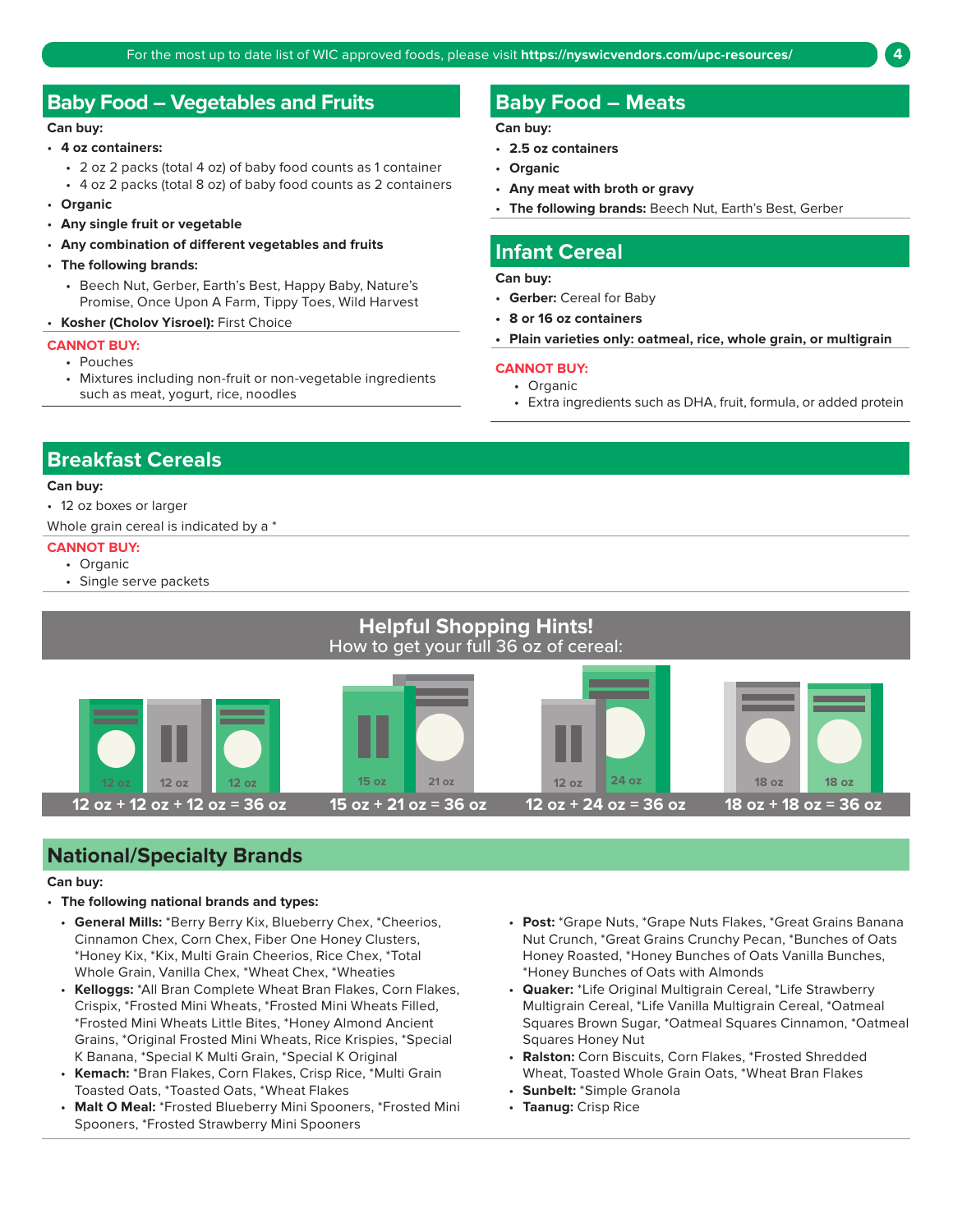## **Store Brands**

#### **Can buy:**

#### • **The following store brands and types:**

- **Avenue A:** Corn Flakes, \*Toasted Oats
- **Best Yet:** \*Bite Size Shredded Wheat, \*Bran Flakes, Corn Flakes, Crispy Rice, \*Frosted Shredded Wheat, \*Honey Oats and Flakes, \*Honey Oats and Flakes with Almonds, \*Strawberry Frosted Shredded Wheat, \*Toasted Oats
- **Clear Value:** Corn Flakes, \*Toasted Oats
- **Essential Everyday:** Corn Flakes, Crispy Hexagons, Crispy Rice, Crunchy Corn Squares, \*Crunchy Oat, \*Crunchy Oat Squares, Crunchy Rice Squares, \*Crunchy Wheat Squares, \*Frosted Shredded Wheat, \*Honey Oats and Flakes, \*Honey Oats Flakes Almond, Nutty Nuggets, \*Strawberry Frosted Shredded Wheat, \*Toasted Oats, \*Wheat and Bran Flakes
- **Food Club:** \*Bite Size Frosted Shredded Wheat, \*Bran Flakes, Corn Flakes, Corn Squares, Crisp Rice, \*Frosted Shredded Wheat, \*Honey and Oats, \*Honey and Oats With Almonds, Oatmeal Squares, Rice Squares, \*Strawberry Frosted Shredded Wheat, Toasted Oats, Twin Grain Crisp, \*Wheat **Squares**
- **Food Lion:** \*Bite Size Frosted Shredded Wheat, \*Bran Flakes, Corn Flakes, \*Oats and More With Almonds, \*Oats and More With Honey, \*Strawberry Frosted Shredded Wheat, \*Tasteeos, \*Toasted Oats, Toasted Rice
- **Foodtown:** Corn Flakes, \*Crunchy Oat Squares, \*Frosted Shredded Wheat, Oats and More with Almonds, \*Tasteeos, \*Toasted Oats
- **Great Value:** \*Almond Crunchy Honey Oats, \*Bite Size Shredded Wheat, \*Bran Flakes, Corn Flakes, Corn Squares, \*Crunchy Honey Oats, \*Crunchy Oat Squares, \*Frosted Shredded Wheat, \*Os Oats, Rice Squares, \*Toasted Oats, \*Toasted Whole Grain Oat Spins
- **Hannaford:** \*Bite Size Frosted Shredded Wheat, Corn Flakes, Crispy Hexagons, Crispy Rice, Easy Living Oat Squares, \*Frosted Shredded Wheat, \*Nutty Nuggets, Oats and More With Almonds, Oats and More With Honey, \*Strawberry Frosted Shredded Wheat, \*Tasteeos, Toasted Corn, Toasted Rice, \*Toasted Wheat Squares, \*Wheat Bran Flakes, Wheat Flakes
- **Hy Top:** \*Bite Size Frosted Shredded Wheat, \*Bran Flakes, Corn Flakes, \*Frosted Shredded Wheat, \*Honey Oats and Flakes with Almonds, \*Toasted Oats
- **IGA:** \*Bite Size Frosted Shredded Wheat, \*Bite Size Shredded Wheat, \*Bran Flakes, Corn Flakes, Corn Squares, Crispy Corn and Rice, Crispy Rice, Honey Oats and Flakes, Honey Oats and Flakes With Almonds, \*Original Toasted Oats, Rice Squares, \*Toasted Oats
- **Key Foods:** \*Bite Size Frosted Shredded Wheat, Corn Flakes, \*Toasted Oats
- **Kiggins:** \*Bite Size Frosted Shredded Wheat, \*Bite Size Shredded Wheat, Corn Flakes, Crispy Rice, \*Frosted Shredded Wheat, Honey Oat Crunch, \*Toasted Rolling Oats
- **Krasdale:** Corn Flakes, Honey Oats and Flakes, \*Toasted **O**ats
- **Market Pantry:** Corn Flakes, \*Frosted Shredded Wheat, \*Toasted Oats
- **My Essentials:** \*Frosted Shredded Wheat
- **Parade:** \*Bite Size Shredded Wheat, Corn Flakes, \*Toasted Oats
- **PICS:** Crispy Honey Oats and Flakes, Crispy Rice, \*Frosted Shredded Wheat, Toasted Corn Crisps, Toasted Rice Crisps, \*Wheat Bran Flakes
- **Price Chopper:** Corn Flakes, \*Good Choice Oat Squares, \*Strawberry Frosted Shredded Wheat, \*Whole Grain Toasted Oats
- **Price Rite:** \*Bran Flakes, Corn Flakes, \*Frosted Shredded Wheat, Honey Oat Clusters With Almonds, \*Shredded Wheat, \*Toasted Oats
- **Red and White:** Corn Flakes, \*Toasted Oats
- **Safeway:** \*Wheat Pockets
- **Shop Rite:** \*Bran Flakes, Crispy Corn Squares, Crispy Rice Squares, \*Bite Size Frosted Shredded Wheat, Corn Flakes, Honey Oat Clusters, Honey Oat Clusters With Almonds, \*Toasted Oats
- **Shurfine:** \*Bite Size Frosted Shredded Wheat, \*Bite Size Shredded Wheat, Corn Flakes, Corn Squares, Crispy Rice, Honey Oats and Flakes, Oats and More With Almonds, Oats and More With Honey, Rice Squares, \*Toasted Oats, \*Wheat Bran Flakes, \*Wheat Squares
- **Signature Kitchens:** Corn Flakes, Oats And Almonds, Oats And More With Honey, Shredded Wheat Bites, \*Toasted Oats
- **Signature Select:** \*Bran Flakes, Corn Pockets, Crispy Rice, \*Frosted Shredded Wheat Bite Size, \*Nutty Nuggets, Rice Pockets, Toasted Oats
- **Stop and Shop:** \*Bran Flakes, Corn Flakes, Corn Squares, Crispers, Crispy Rice, \*Frosted Shredded Wheat, Honey Crunchin Oats, Honey Crunchin Oats Almond, Instant Oatmeal Packs, \*Multigrain Oats and Os, \*Nutty Nuggets, \*Oat Squares, \*Oats and Os, Rice Squares, \*Whole Grain Shredded Wheat
- **That's Smart:** Corn Flakes, Crisp Rice, \*Toasted Oats
- **Tops:** \*Bite Size Frosted Shredded Wheat, \*Bite Size Strawberry Frosted Shredded Wheat, \*Bite Size Shredded Wheat, Corn Flakes, Corn Squares, Crisp Rice, \*Friendly Harvest Bran Flakes, \*Oat Squares, Oats and More Honey Roasted, Oats and More With Almonds, Rice Squares, \*Strawberry Frosted Shredded Wheat, \*Toasted Oats, \*Twin Grain Crisp
- **Urban Meadow:** Corn Flakes, \*Toasted Oats
- **Valu Time:** \*Bran Flakes, Corn Flakes, Crisp Rice, \*Frosted Shredded Wheat, \*Toasted Oats
- **Wegmans:** \*Bite Size Frosted Shredded Wheat, \*Bite Size Shredded Wheat, Corn Flakes, \*FYFGA Oat Crisps, \*FYFGA Strawberry Shredded Wheat, \*Oat Crisps, \*Oats and Honey, \*Oats and Honey with Almonds, \*Toasted Oats
- **Weis:** \*Bite Size Frosted Shredded Wheat, Corn Flakes, Honey Oats and Flakes, Honey Oats and Flakes with Almonds,
- **Weis Quality:** \*Bite Size Frosted Shredded Wheat, Bite Size Toasted Corn, Bite Size Toasted Rice, Crispy Corn and Rice, Crispy Rice, \*Multigrain Toasted Oats, \*Strawberry Frosted Shredded Wheat, \*Toasted Oats, \*Wheat Bran Flakes, \*Wheat Flakes
- **Western Beef:** Corn Flakes, \*Toasted Oats
- **White Rose:** Corn Flakes, \*Frosted Shredded Wheat, \*Toasted Oats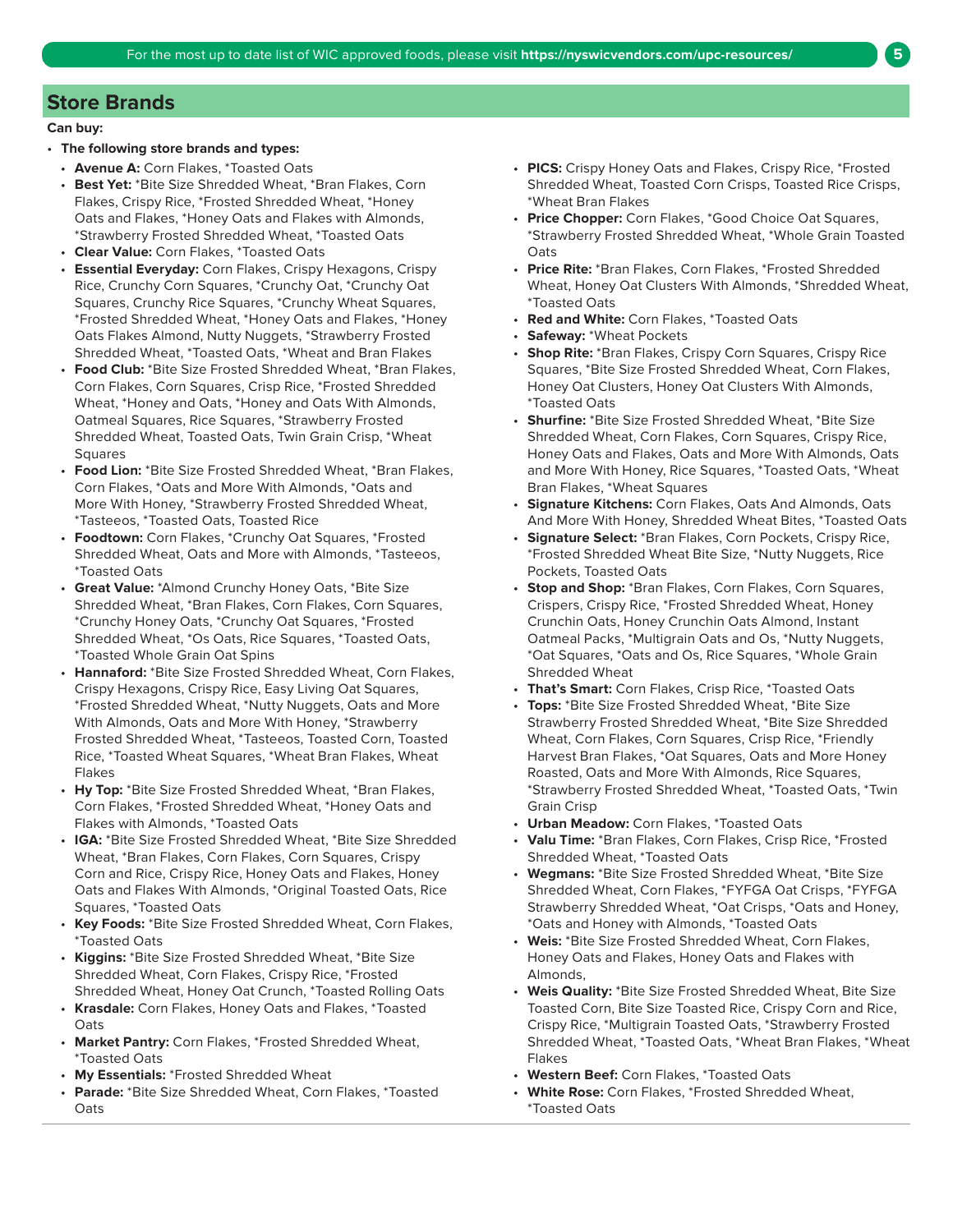## **Hot Cereals**

#### **Can buy:**

- **11.8 oz boxes or larger**
- **The following brands and types:**
- 
- **Cream Of Wheat:** 1 Minute Cereal, 2.5 Minutes Cereal, Vermont Style Maple Oatmeal
- **Essential Everyday:** Instant Grits Packs, Instant Oatmeal **PICS:** Instant Regular Oatmeal Packs Packets • **Price Rite:** Regular Instant Oatmeal Packs
- 
- **Great Value:** Regular Instant Oatmeal Packs Packs
- **Hannaford:** Creamy Wheat, Regular Instant Oatmeal Packs **Shop Rite:** Original Instant Oatmeal Packs,
- **IGA:** 100% Natural Old Fashioned Oatmeal, 100% Natural **Shurfine:** Original Instant Oatmeal Packs Whole Grain Quick Oats, Original Instant Oatmeal Packs • **Signature Select:** Instant Oatmeal Packs
- **Malt O Meal:** Farina Original Hot Wheat Cereal, Original Hot **Tops:** Original Instant Oatmeal Packs Wheat Cereal • **Weis Quality:** Original Instant Oatmeal Packs
- **Cream Of Rice:** Hot Cereal, Instant Packs **Maypo:** Instant Maple Oatmeal, Maple Oatmeal With Quinoa,
	- Instant Packs, Whole Grain 2.5 Minute Cereal **My Essentials:** Regular Instant Oatmeal Packs
		-
		-
- **Food Club:** Instant Oatmeal Packets **Quaker:** Instant Oats With Iron, Original Instant Oatmeal
	-
	-
	-
	-
	-

#### **Brown Rice**

#### **Can buy:**

#### • **Any brand**

- **14-16 oz or 28-32 oz packages**
- **Plain brown rice in boxes or bags**
- **Instant, quick, or regular cooking**

#### **CANNOT BUY:**

• Added sugars, fats, oils, or salt

## **Whole Grain Tortillas**

- **16 oz (1 lb.) packages**
- **The following brands and types:** 
	- Celias: White Corn, Yellow Corn, Whole Wheat  **Mayan Farm:** Whole Wheat
	- **Chi Chis:** White Corn, Whole Wheat Fajita Style **MexAmerica:** Whole Wheat With Honey
	-
	- **Don Pancho:** White Corn, Whole Wheat Restaurant Style Whole Wheat Restaurant Style Whole Wheat
	- **Essential Everyday:** Soft White Corn, Whole Wheat **Natures Promise:** All Natural Corn
	- **Food Club:** White Corn, Whole Wheat Fajita Style **Ortega:** Whole Wheat
	-
	- **Great Value:** 100% Whole Wheat, Whole Wheat **Shurfine:** Whole Wheat Fajita
	-
	-
	-
	-
	- **La Banderita:** Corn, Soft Corn, Yellow Corn, Whole Wheat **Tio Santi:** Whole Wheat Flour Fajita, Whole Wheat Soft Taco • **Tops:** Whole Wheat
	- **La Milpa:** Traditional Nixtamal **Weis Quality:** Whole Wheat
- 
- 
- **Del Campo:** Corn *Mission: Soft Corn Extra Thin, 100% Whole Wheat Flour,* **<b>• Mission: Soft Corn Extra Thin, 100% Whole Wheat Flour,** 
	-
	-
- **Guerrero:** White Corn **ShopRite:** Trading Co Whole Wheat
	-
- **Hannaford:** Whole Wheat Fajita Style **Siempre Autentico:** Whole Wheat Flour
- **Herdez:** White Corn **Signature Select:** Whole Wheat Taco
- **IGA:** White Corn, Whole Wheat Taco Style **Stop and Shop:** White, Yellow Corn, Whole Wheat Flour
- **Key Foods:** Whole Wheat **Tia Rosa:** Whole Wheat Taco
	-
	-
	-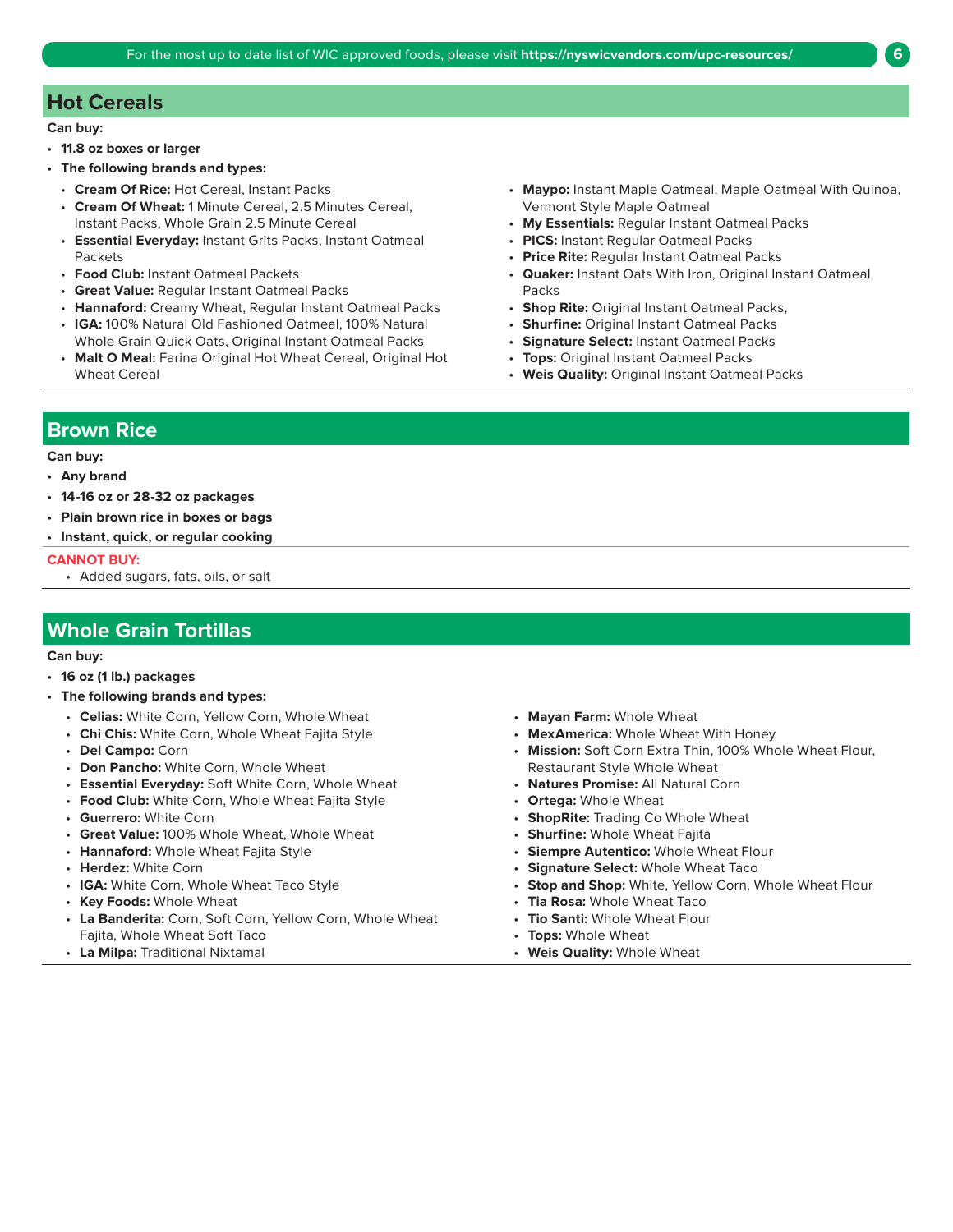## **Whole Grain Bread Products**

#### **Can buy:**

- **16 oz (1 lb.) packages**
- **The following brands and types:** 
	- **America's Choice:** 100% Whole Wheat Bread
	- **Arnold:** Stoneground 100% Whole Wheat Bread
	- **Best Yet:** 100% Whole Wheat Bread
	- **Bimbo:** 100% Whole Wheat Bread
	- **Bogopa:** 100% Whole Wheat Bread
	- **Bowl and Basket:** 100% Whole Wheat Bread
	- **Cherry Valley:** 100% Whole Wheat Bread
	- **Food Lion:** 100% Whole Wheat Bread
	- **Foodtown:** 100% Whole Wheat Bread
	- • **Jerusalem Franczoz Health Bread:** 100% Whole Wheat, Germinated Whole Wheat
	- **Full Circle:** Flax and Grain Bread
	- **Gold Medal:** 100% Wheat Bread with Flax, 100% Whole Wheat Bread
	- **Gourmet:** 100% Whole Wheat Bread
	- **Hannaford:** 100% Whole Wheat Bread
	- **Hauswald's:** 100% Whole Wheat Bread
	- **Holsum:** 100% Whole Wheat Bread
	- **Ideal:** 100% Whole Wheat Bread
	- **IGA:** 100% Whole Wheat Bread
	- **King Kullen:** 100% Whole Wheat Bread
	- **Krasdale:** 100% Whole Wheat Bread
	- **Monks:** Multigrain Bread, Wheat Wholegrain Bread
	- **Pas Yisroel:** Gold Label 100% Whole Wheat Bread, Green Label Whole Wheat Bread, Multigrain Bread
	- **Penn Street:** 100% Whole Wheat Bread
	- • **Pepperidge Farm:** Jewish Rye Whole Grain Bread, Light Style Soft Wheat Bread, Stone Ground Whole Wheat Bread, Very Thin Whole Wheat Bread
- **PICS:** 100% Whole Wheat Bread
- **Roman Meal:** Sungrain 100% Whole Wheat Bread
- **Rubschlager:** 100% Rye Rye Ola Black Rye Bread, 100% Rye Rye Ola Flax Bread, 100% Rye Rye Ola Sunflower Bread , 100% Whole Wheat Bread, Cocktail Pumpernickel Bread, Cocktail Rye Bread, Cocktail Whole Grain Bread, Danish Style Pumpernickel Bread, European Style Whole Grain Bread, Rye Rye Ola Pumpernickel Bread, Westphalian Pumperknickel Bread
- **Sara Lee:** 100% Whole Wheat Bread
- **Schmidt Old Tyme:** 100% Whole Wheat Bread
- **Schwebels:** 100% Whole Wheat Bread
- $\ddot{\phantom{0}}$ • **ShopRite:** 100% Whole Wheat Bread
- **Signature Select: 100% Whole Wheat Bread**
- $\ddot{\phantom{0}}$ • **Stern's:** 100% Whole Wheat Bread , Whole Wheat Rolls
- **Stop and Shop:** 100% Whole Wheat Bread, No Salt Added Whole Wheat Bread
- **Super Bread V:** 100% Whole Wheat Bread
- **Tops:** 100% Whole Wheat Bread
- **Urban Meadow:** 100% Whole Wheat Bread
- **Weis:** Quality 100% Whole Wheat Bread
- **Windmill Farms:** Whole Wheat Hamotzie Bread, Whole Wheat Mezonos Bread, Whole Wheat Rolls
- **Wonder:** 100% Whole Wheat Bread
- **Yossi's:** Pita Multigrain Bread
- **Zomick's:** 100% Whole Wheat Hamotzie Bread, 100% Whole Wheat Mezonos Bread, 100% Whole Wheat Rolls

**Whole Wheat Pasta** 

- **16 oz (1 lb.) packages**
- **The following brands:** 
	-
	-
	-
	-
	-
	-
	-
	-
	-
	-
- 
- 
- 
- **Barilla Essential Everyday La Molisana ShopRite**
- **Bella Terra Fit And Active Landau Shurfine** 
	-
	- **Bowl and Basket Fratelli Mantova Mishpacha Simply Balanced**
	-
- **Cadia Garofalo O Organics Weis** 
	-
- 
- **America's Choice DeLallo Heartland Racconto** 
	-
	-
	-
	-
	-
	-
	-
- **Allegra Colavita Great Value Pastaio** 
	-
	-
	-
	-
- **Bionaturae Food Club Luigi Vitelli Signature Select** 
	-
- **Brad's Full Circle Natures Promise Wegmans** 
	-
- **CANNOT BUY:**  • Added sugars, fats, oils, or salt
- 
- 
- **Campagna Gia Russa Pasta Isabella**
- **Anna Delverde Hodgson Mill Ronzoni** 
	-
	-
	-
	-
	-
	-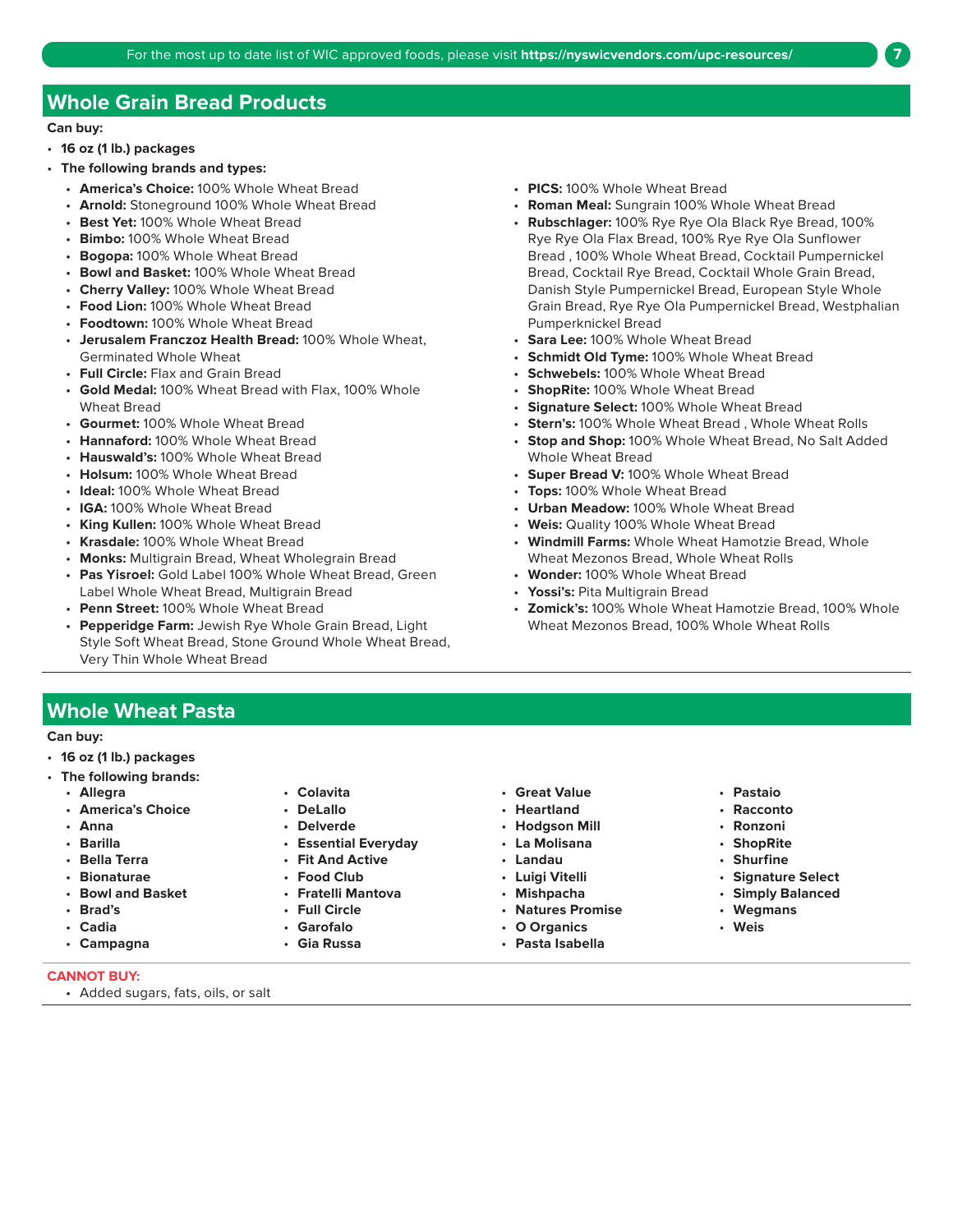## **Fruits and Vegetables (Cash Value Benefit)**

#### **Can buy:**

- Your WIC shopping list will specify 'Fresh only' or "Fresh/frozen/canned"
- Organic

#### **Fresh Vegetables and Fruits**

#### **Can buy:**

- Any variety of fresh vegetables and fruits
- Whole or cut up
- Bagged salad mixtures, bagged vegetables

#### **CANNOT BUY:**

- Party trays
- Items from the salad bar
- Fruit baskets
- Decorative vegetables or fruits
- Dried produce
- Nuts (including peanuts, fruit/nut mixtures)
- Herbs, spices, or salad dressings

#### **Canned Fruits**

#### **Can buy:**

- Any brand packed in water or juice
- Any variety of fruit, fruit mixtures
- Products with artificial sweeteners
- Any size/container/package type (except single-serve pouches). The container can be metal, glass, or plastic.
- Fruit must be the first ingredient
- Applesauce: 'No sugar added' or 'Unsweetened' varieties only

#### **CANNOT BUY:**

- Cranberry sauce
- Pie filling
- Fruit packed in syrup
- Added sugars or salt
- Added oils/fats
- Single serve pouches

#### **Canned Vegetables**

#### **Can buy:**

- May be regular or low sodium/salt
- Any brand
- Any variety of vegetable, vegetable mixtures
- Any size
- Any size/container/package type (except single-serve pouches). The container can be metal, glass, or plastic.
- Vegetable must be the first ingredient
- Canned tomatoes (paste, puree, whole, crushed, stewed, diced, sauce, salsa)

#### **CANNOT BUY:**

- Pickled or creamed vegetables
- Baked beans/pork and beans
- Soups
- Ketchup, relishes, olives
- Added fats, oils, sugars
- Mature beans/peas/lentils (for example: black beans, garbanzo beans, kidney beans)

#### **Frozen Fruits**

#### **Can buy:**

- Any container/package type
- Any size
- Any brand
- Fruit must be the first ingredient
- Any variety of fruit, fruit mixtures

#### **CANNOT BUY:**

- Ingredients other than fruit
- Added sugar, honey, or syrup

#### **Frozen Vegetables**

#### **Can buy:**

- Any brand
- Any container/package type
- With or without salt
- Frozen beans, peas and lentils are allowed
- Any size
- Any variety of vegetable, vegetable mixtures
- Vegetable must be the first ingredient

#### **CANNOT BUY:**

- Added sugars, fats, or oils
- Added sauces or breading